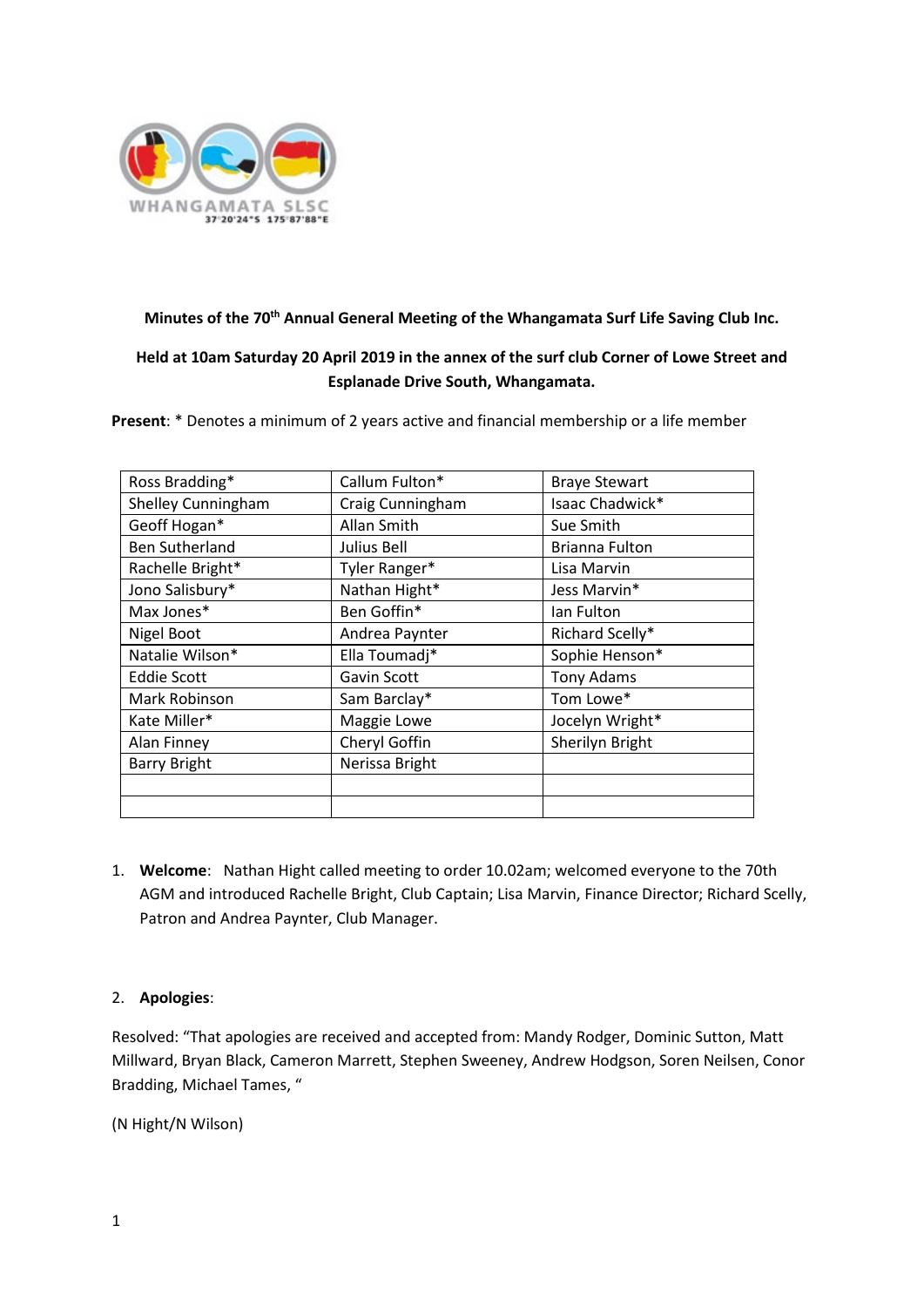3. A quorum was confirmed; voting rights were clarified.

### 4. **Minutes of the 2018 Annual General Meeting**:

Resolved: That the Minutes of the 2018 AGM are adopted as a true and correct record of proceedings"

(S Barclay/ M Jones). Carried.

### **5. Correspondence**

**Inwards**: Nil

**Outwards:** Notice of AGM to members via website, Facebook and Coastal News

Resolved: That the correspondence inwards & outwards be approved.

(N. Hight/ N Wilson). Carried.

### 6. **Notices of Motion**

Nil

### 7. **President's Report** (attached as addenda 1)

Nathan Hight read his report for the 2018/2019 season.

Called for questions from the floor. No questions received.

Presented flowers and a gift to Rachelle Bright in thanks for her work and tenure as Club Captain for the past three years. Confirmed she was not standing for re election.

Resolved: That the President's report is adopted.

(N Hight/T Ranger). Carried.

8. **Finance Report** (attached as addenda 2)

Lisa Marvin presented the Financials to year end June 2018 and current 9 months financials.

Called for questions from the floor. No questions received.

Resolved: "That the Finance Director's report and that the June 2018 Financial Statements are adopted".

(L. Marvin/ N. Hight). Carried.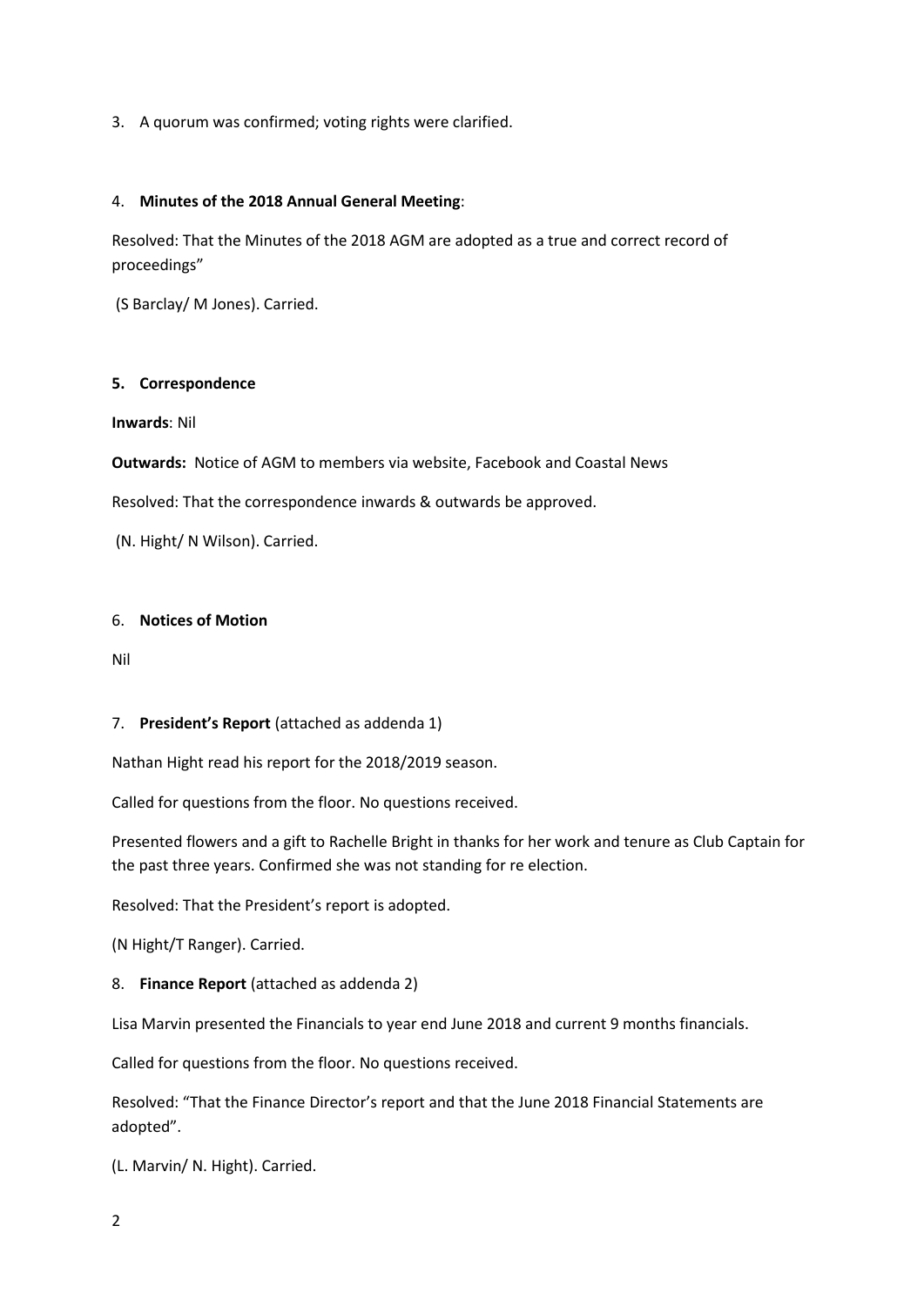### 9. **Club Captain's Report**: (attached as addenda 3)

Rachelle Bright read her report for the 2018/2019 season.

Called for questions from the floor. No questions received.

Resolved: That the Club Captain's Report is adopted.

(R. Bright /N. Hight). Carried

N. Hight thanked Rachelle again for her service and commitment – telling attendees she is an example of what WhangaFam is all about.

### **10. Election of Patron:**

Resolved: That Richard Scelly is Patron.

(N. Hight/R. Bradding). Carried.

### **11**. **Election of Officers:**

### 11.01 PRESIDENT

Resolved: That Nathan Hight, as the only nominee, be elected as President (N. Boot/M. Jones)

### 11.02 CLUB CAPTAIN

Resolved: That Max Jones, as the only nominee, be elected as Club Captain (N Hight/N Wilson)

### 11.03. FINANCE DIRECTOR

Resolved: Lisa Marvin, being the only nominee, be elected as Director of Finance (N Hight/R Scelly)

### 11.04 GENERAL DIRECTORS (4 appointees are required)

Nathan Hight advised attendees that last year he had received feedback that the Board members who were new to the club or Board could have been asked to address the attendees. He then invited Max Jones, Gavin Scott, Jono Salisbury and Nigel Boot to speak to the group. All did so. Nathan reminded that Stephen Sweeney, the other Director was at work and had sent apologies.

- Resolved: That Stephen Sweeney is a Director
- Resolved: That Nigel Boot is a Director
- Resolved: That Gavin Scott is a Director
- Resolved: That Jono Salisbury is a Director

(N Hight/T Lowe). Carried

### **12. Election of Sub-Committees**

Nathan Hight explained that the notices of Board endorsed committee nominations had been available for 14 days and this had been done to allow people time to consider the nominations.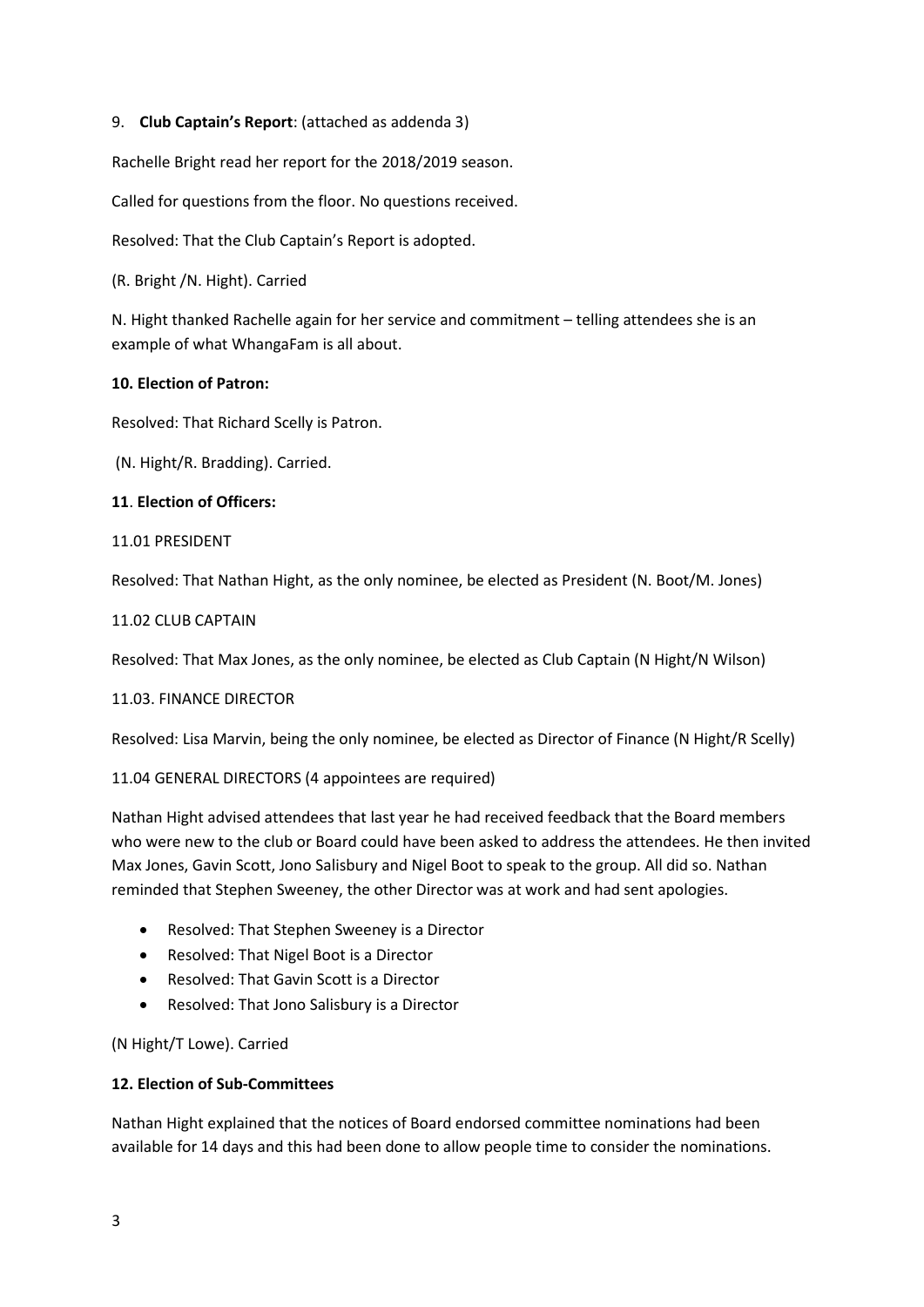#### 12.01. LIFE GUARDING

Advised that one nominee had withdrawn.

Resolved: That the life-guarding committee comprise:

Ben Goffin

Ian Fulton

Sophie Henson

Matthew Millward

Dominic Sutton

Ella Toumadj

Brendan Robertson

(N Hight/N Wilson) Carried.

12.02. SPORTS COMMITTEE

Resolved: That the following members comprise the Sports Committee:

Mark Robinson

Tony Adams

Mark Wood

Jay Cowley

(N Hight/T Lowe) Carried.

12.03. JUNIOR SURF COMMITTEE

Resolved: that the Junior Surf Committee is:

Lisa Marvin

Rachel Luke

Bronwyn Mulvihill

Shelley Cunningham

(N. Hight/J. Salisbury) Carried